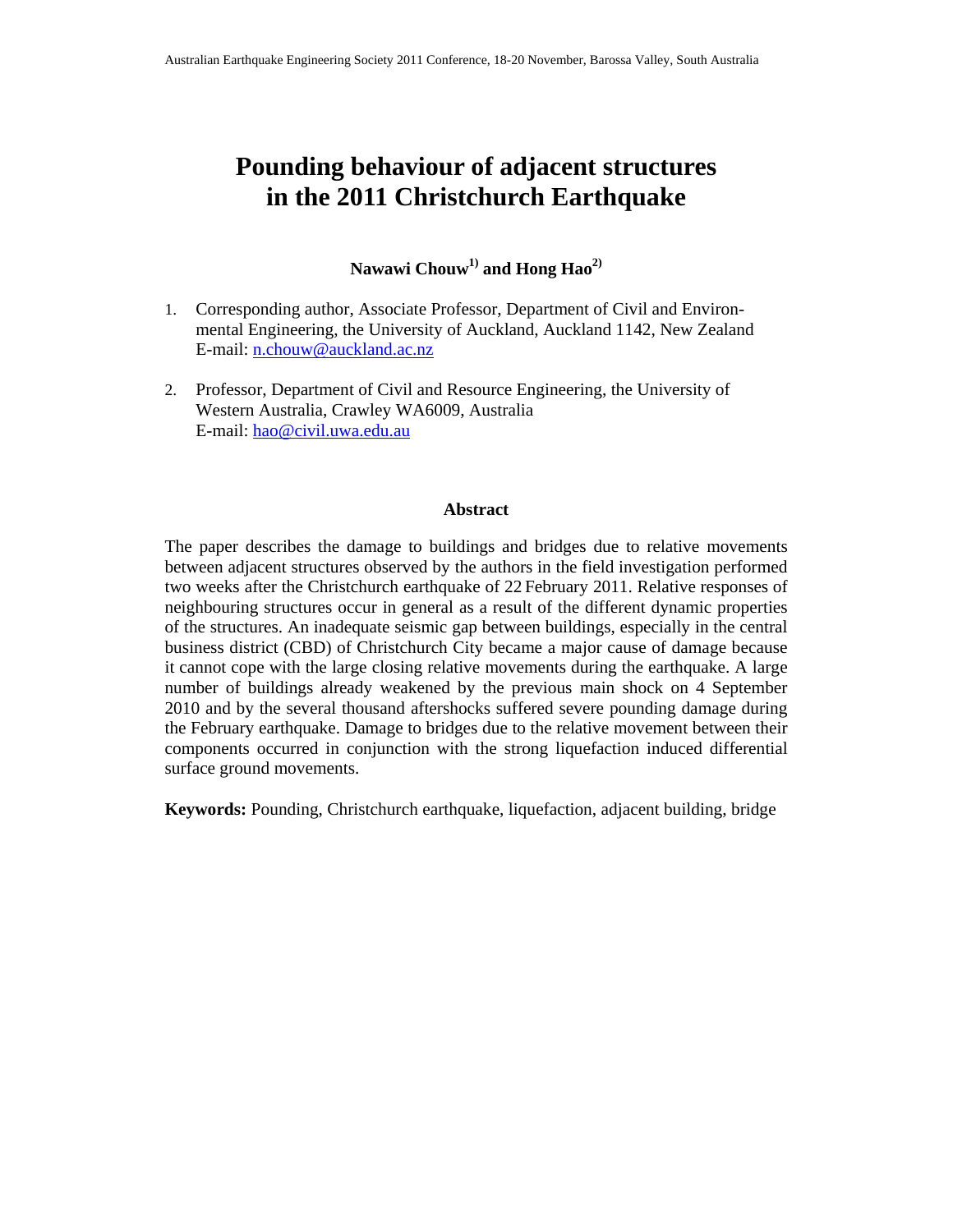## **1. INTRODUCTION**

After the M7.1 earthquake on 4 September 2010 struck the Canterbury region on the South Island of New Zealand several thousand aftershocks took place. The largest aftershock occurred on 22 February 2011 with a magnitude of 6.3. The epicenter was located near the town Lyttelton about 6 km southeast from the Christchurch CBD. Despite its smaller magnitude, this aftershock caused a severe destruction to Christchurch City, especially to structures in the CBD because of the shallow focal depth of 5 km and the close distance to the city. The intensity of the shaking was immediately visible from wide spread liquefied soil and flooding resulting from the bursting underground pipes. On 9 March 2011 the authors arrived in Christchurch for several days, performed several level 1 and 2 building inspections and field investigations in the red zone of the CBD, surroundings of Christchurch and in Lyttelton.

As expected the severe consequence of soil liquefaction for upper ground structures, e.g. residential houses and bridge structures can be seen in most places. Other severe damage was observed especially to unreinforced masonry buildings, i.e. old URM buildings and historical buildings like Christchurch cathedral. In the CBD the pounding damage to buildings due to their relative movements was very obvious. In total more than one hundred buildings with relative movement induced damage have been identified. Previous studies on damage due to relative movements of adjacent structures have identified the different dynamic properties of the participating structures as one of the main causes. The other significant factors are the spatial variation of ground excitation especially in the case of long extended structures, e.g. pipe systems and bridges (Bi et al. 2010, 2011, Chouw and Hao 2010) and the unequal soil-structure interaction due to non-uniform soil profile and local site conditions (Chouw 2008). It should be noted thatsevere pounding might induce building collapse. In the 1985 Mexico earthquake many collapses were attributed to pounding between adjacent structures. In Christchurch, no building collapse was caused solely by pounding although more than 100 pounding damage cases were observed. In this paper only a few selected pounding damage cases to buildings in the CBD and bridges in Christchurch City are presented.

## **2. CHRISTCHURCH GROUND MOTIONS**

The strong shaking in Christchurch was caused by the event in close proximity. The other reason was that the direction of the oblique-reverse rupture towards Christchurch led to a strong directivity effect in the city. At this stage it is not clear how the activated liquefaction at the surface layer affects the surface ground motions although the liquefaction induced differential ground movement is expected. The February aftershock was characterized by much stronger magnitudes than those of the main shock motions in September 2010 (Orense et al. 2011). The February quake is also characterized by several vertical components which were stronger than the horizontal ones. Figure 1(a) shows the ground motions at the Heathcote Valley Primary School (GeoNet Strong Motion site, 2011). The epicentral distance is 2 km. The peak ground accelerations (PGAs) of the vertical and horizontal components are  $14.34 \text{ m/s}^2$  and 14.30 m/s<sup>2</sup>, respectively. The strong motions last for about 10 seconds. The higher frequencies of the vertical component (dash line) can also be seen in the corresponding response spectra in Figure 1(b). In the case considered the dominant frequencies of the horizontal and vertical components are below and above 5 Hz, respectively.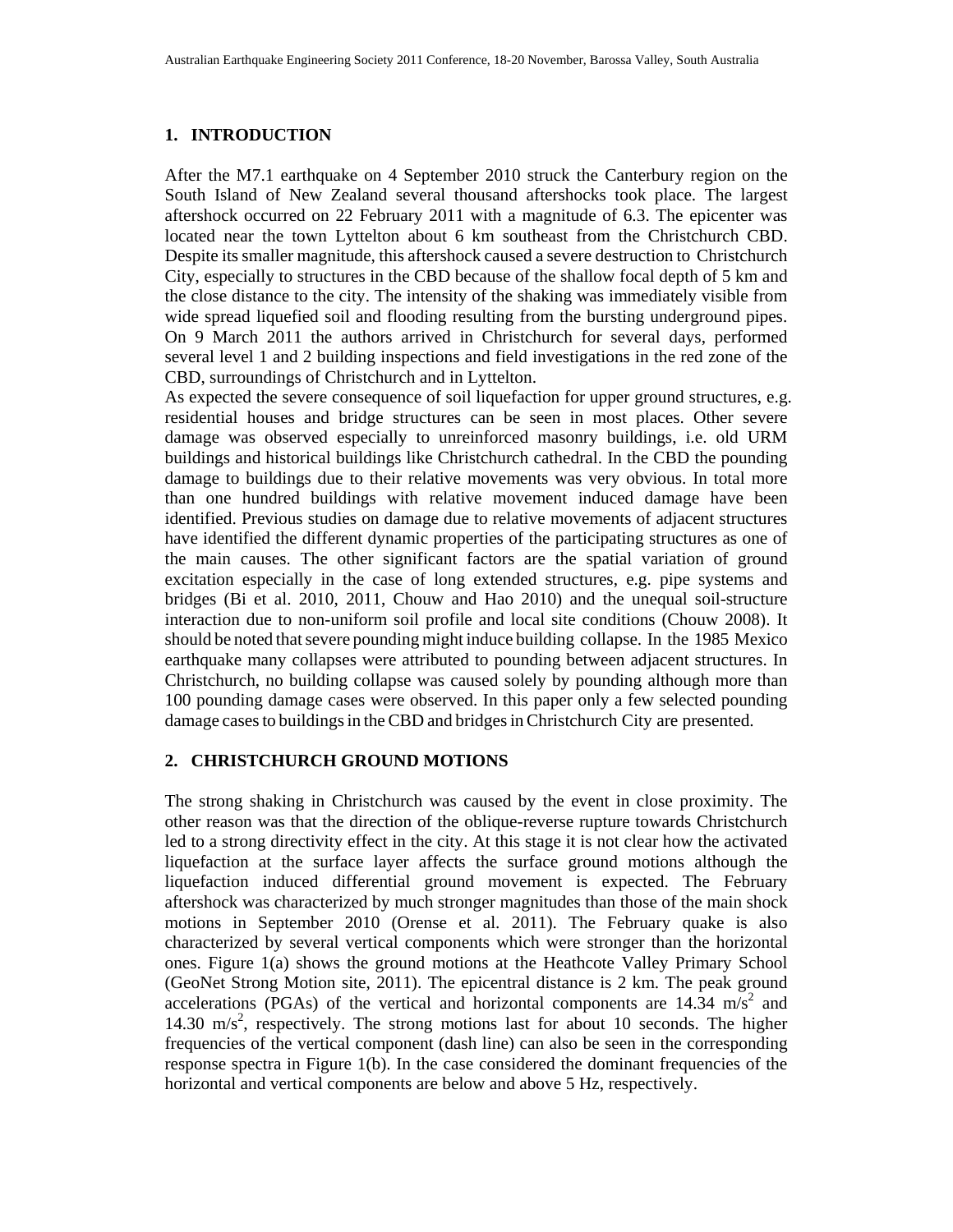

Figure 1. Acceleration recorded at the Heathcote Valley Primary School during the 2011 Christchurch Earthquake; (a) Time histories and (b) their response spectra.

#### **3. POUNDING-INDUCED BUILDING DAMAGE**

Damage due to relative movements between the structural components can be clearly seen from Figure 2. The building along Lichfield Street was under construction when the earthquake struck. All the columns pound with the floor and separate again. The pounding damage to the column indicated by a circle in Figure 2(a) can be seen in Figure 2(b).

Figure 3 shows the pounding induced damage mainly to the left building. Because of the larger openings damage occurred to all lower sections between the openings, where not all windows are displayed in the figure. However, those close to the pounding walls can be seen in Figure 3(a). Apparently, the right and stiffer building experienced less damage. The visible damage above the top window of the right building is indicated by the top right circle. Figures  $3(b)$  and  $3(c)$  show the damage at the locations indicated by the left and middle circles. At the location indicated by the arrow in Figure 3(a) damage is also observed even though it is not so easy to see. These observations show that a number of large openings can cause a cut-off of the entire upper structure indicated by the dash line.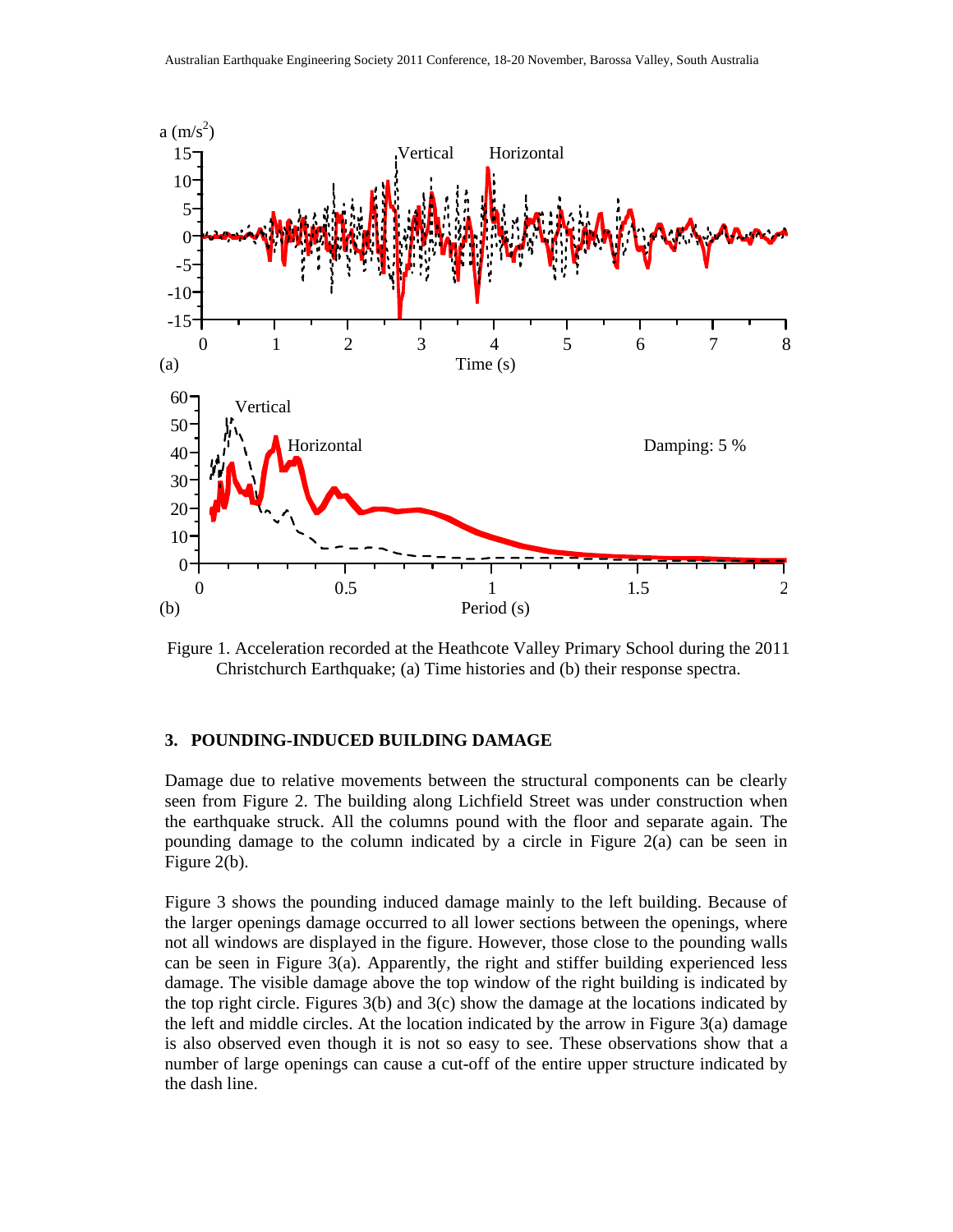

Figure 2: Damage due to relative movement between columns and floor in the CBD. (a) Overview and (b) pounding location.



Figure 3: Pounding induced damage to locations between large openings in the CBD. (a) Adjacent buildings, (b) detailed view of the left and (c) right damage locations.

Figures 4(a) and 4(b) show pounding between three adjacent buildings in the CBD. The middle building is slightly shorter than both adjacent buildings. From the external inspection no damage to the middle building was observed. In contrast, the left building has a visible damage to the parapet and the top edge column (Figure  $4(c)$ ). The right adjacent building also suffered damage at the floor level (Figure 4(d)) as indicated by the circle in Figure 4(b).

Similar observation has been made on the pounding behaviour between the adjacent buildings in Figure 5. There was practically no gap between them. Severe damage to the taller right building can be seen along the stress path about 45 degree from the pounding location toward the lower corner of the opening indicated respectively by the large circle and the lower small circle in Figure 5(a). Pounding caused a residual opening at the interface between the buildings. Damage to both buildings at the pounding location and the vicinity of the top corner of the right window can be seen in Figure 5(b). Figures 5(c) and 5(d) display the pounding induced damage to the top and lower right corners of the window of the right building. This observation shows that a consideration of wave propagation in the analysis of pounding-induced damage to the whole participating buildings might be significant.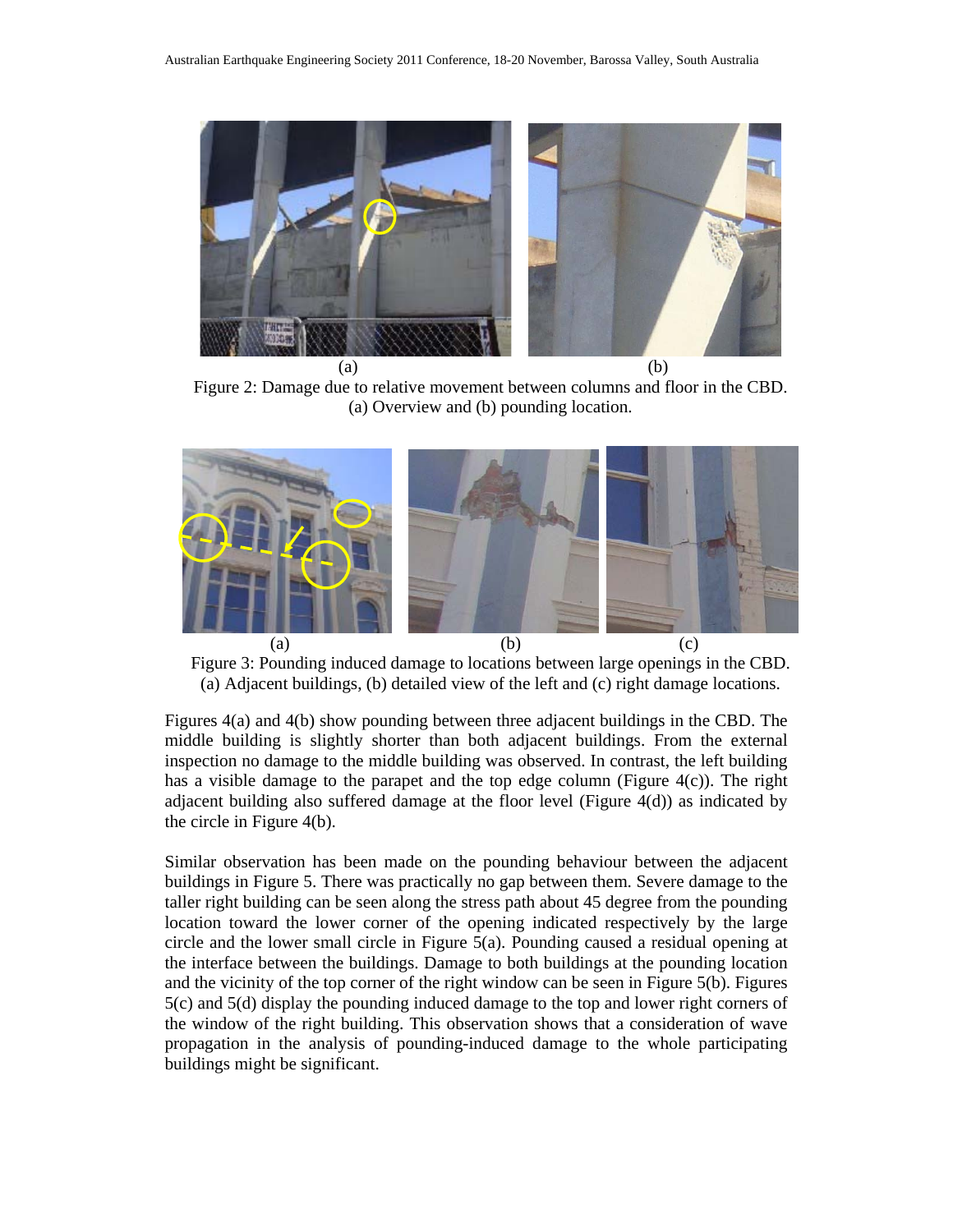

Figure 4: Pounding induced damage to adjacent buildings in the CBD. (a) and (b) Adjacent buildings, damage (c) to parapet and (d) at the adjacent walls.



Figure 5: Pounding induced damage to adjacent buildings in the CBD. (a) Adjacent buildings, (b) damage at the pounding location, (c) induced damage at the top and (d) at the right corner of the right window.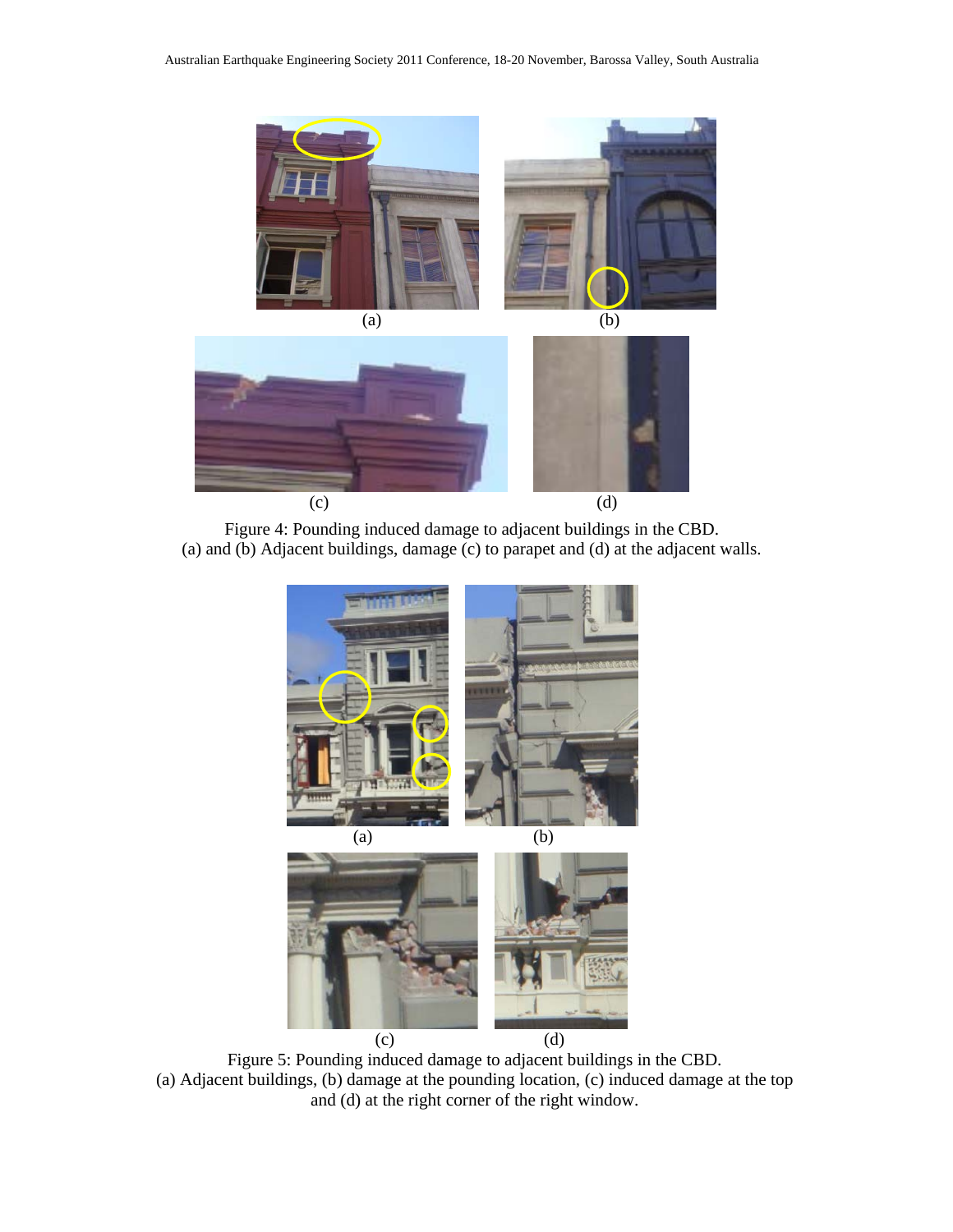



Figure 6: Pounding induced damage to end building. (a) Adjacent buildings, (b) damage to parapet and (c) damage to end wall.

Figure 6 shows the damage to one of the many end buildings in the CBD. The severe impact caused the loss of the entire parapet of the right building. Figure 6(b) displays the damage at the pounding location as indicated by the small circle in Figure 6(a). The induced propagating waves must be so strong that the end wall was almost pushed away (see large circle in Figure 6(a) and the developed large crack at the interface between the perpendicular walls and in the end wall in Figure  $6(c)$ ).

## **4. RELATIVE MOVEMENT INDUCED BRIDGE DAMAGE**

The February earthquake caused damage to many bridges in the Canterbury region. Most of the damage was related to the lateral spreading and settlements of the ground surface due to strong soil liquefaction. The unequal movements of the ground at abutments, bridge approach and intermediate supports induced significant relative movements between the adjacent bridge structures. Figures 7(a) and 7(b) show the damage due to lateral and longitudinal relative movements between the segments of the Fitzgerald Avenue Bridge over Avon River just outside of the Christchurch City centre. At both locations more than 5 cm residual relative movements were observed. Pounding damage due to the closing relative movement can be seen in Figure 7(b).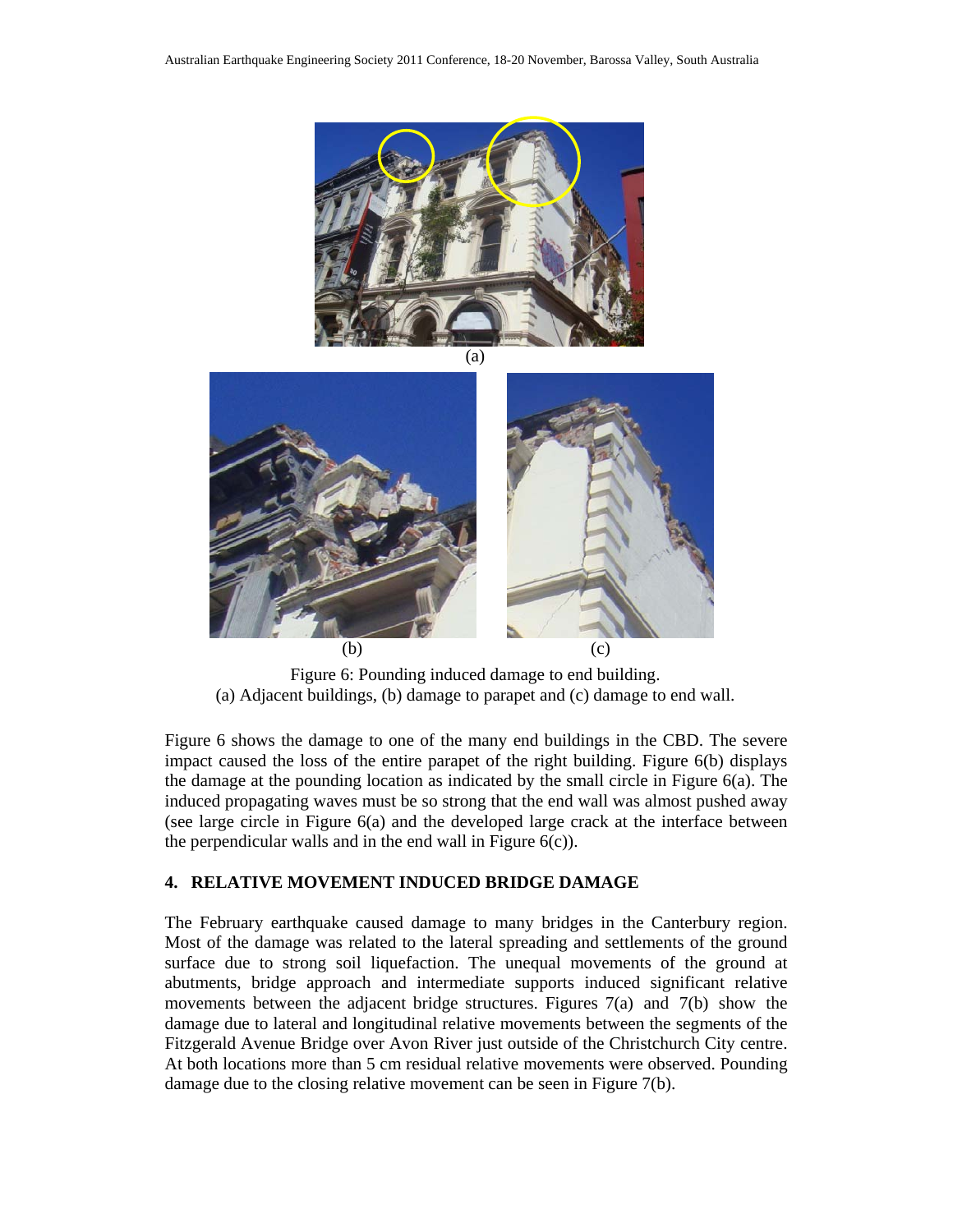

Figure 7: Relative movement induced damage to the Fitzgerald Avenue Bridge. (a) Lateral relative movement and (b) opening longitudinal relative movement.



Figure 8: Pounding-induced damage to the Fitzgerald Avenue Bridge. Damage (a) at the abutment, (b) to the girder and (c) to the other abutment.

Damage due to pounding can also be observed at the abutments (Figures 8(a) and 8(c)) and at the bridge girder (Figure 8(b)). Especially, at the right abutment damage occurred along the entire height of the abutment wall. A few other pounding damage cases to bridges were also observed, which are not shown here owing to page limit. As one can notice in this event, pounding only caused minor to moderate damage to bridge structures, unlike in some other earthquakes such as the 1999 ChiChi earthquake in Taiwan and the 2010 Maule earthquake in Chile that pounding pushed the bridge deck off the pier and resulted in the bridge collapse.

## **5. CONCLUDING REMARKS**

The paper presents some observations performed by the authors two weeks after the Christchurch earthquake of 22 February 2011. The event has shown that even though the duration of the strong motions is very short the strong pulses have initiated a large number of pounding-induced damage to buildings and bridges.

The following structural relative movement induced damage has been observed: